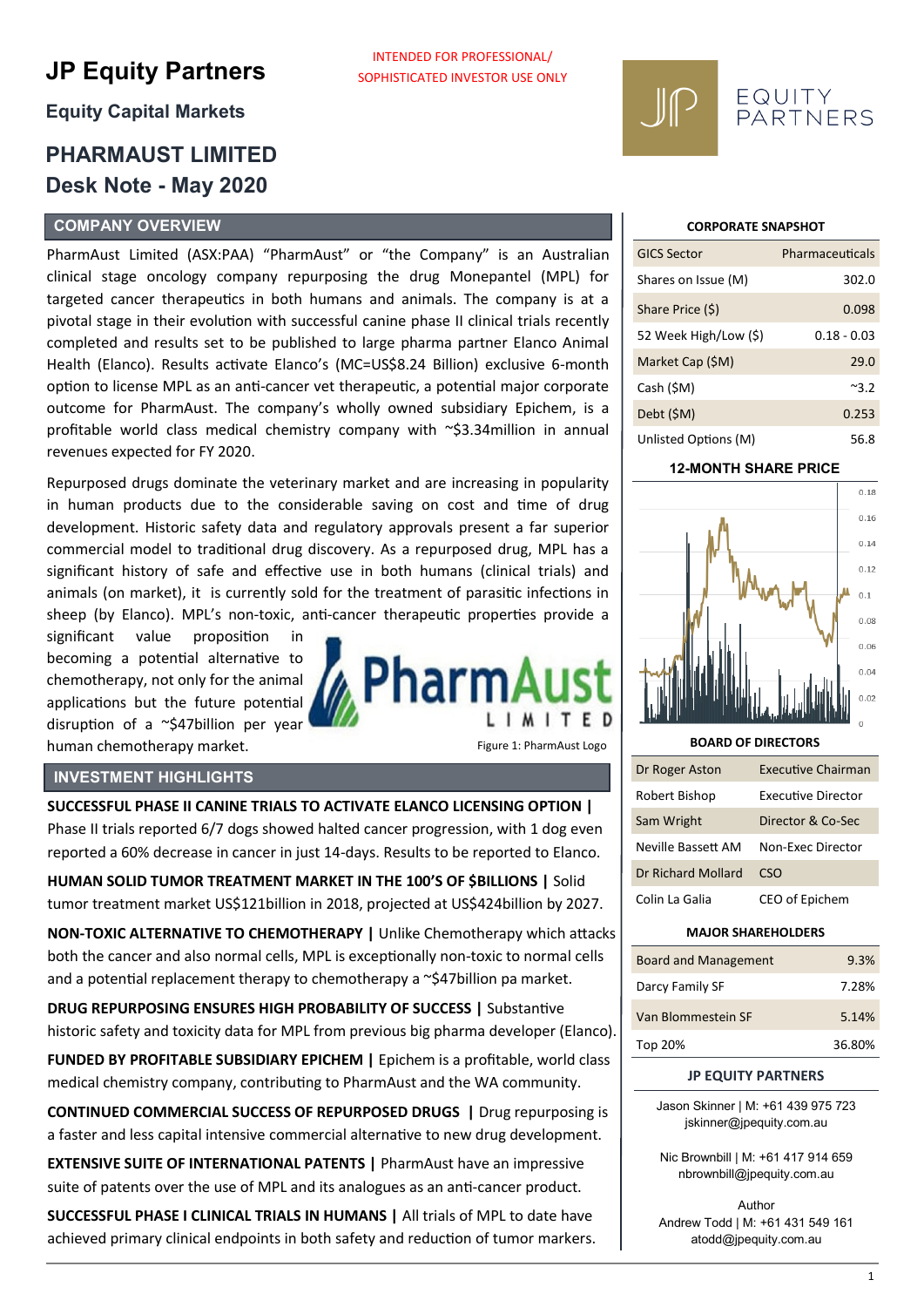#### **PHARMAUST LTD — DRUG REPURPOSING SPECIALISTS**

PharmAust's key objective is to develop, synthesise and commercialise ethical, safe and effective pharmaceuticals through the company's two wholly owned subsidiaries—Epichem and Pitney Pharmaceuticals. PharmAust's core focus is evaluating MPL's potential repurposing, for the treatment of cancers through it's drug development arm Pitney Pharmaceuticals. Traditionally the Company hasn't profit shared but with significant corporate milestones approaching, profits may be spread to ensure accelerated conversion of contracts and commercialisation of MPL.



Provide services in synthetic and medicinal chemistry to the drug discovery and pharmaceutical industries across the globe. Epichem have a projected \$3.34million in revenue this FY and have historically not profit shared across subsidiaries, instead opting to expand Epichem to take on more contracts.

## **Pitney Pharmaceuticals**

Are evaluating PharmAust's lead drug candidate MPL for the treatment of various forms of cancers in both animals and humans. This integrated approach of simultaneous evaluation is expected to save considerable time and costs in development, additional to the drug repurposing benefits.

#### **COMMERCIAL SUCCESS OF REPURPOSED DRUGS**

Current regulatory stringency, time and costs involved in new drug development has resulted in existing drug repurposing becoming a far more efficient and popular alternative. From 2007-19, 30-40% of the approved drugs or biologics launched for the first time in the US were either drugs repurposed for new indications or reformulations of existing drugs.

The extensive success of repurposed drugs is highlighted in the chart below (figure 2) with multiple repurposed brands achieving billions in annual sales. Of particular note is Spravato, an S-enantiomer for the well-known anaesthetic Ketamine which the FDA approved on just a single positive placebo-controlled trial after numerous unsuccessful trials, after the FDA highlighted a need for new depression drugs.

| <b>BRAND</b>     | <b>ORIGINAL</b>        | <b>NEW INDICATION</b>                 | <b>PHARMACEUTICAL</b> | <b>MAX ANNUAL</b>                                                |
|------------------|------------------------|---------------------------------------|-----------------------|------------------------------------------------------------------|
| <b>NAME</b>      | <b>INDICATION</b>      |                                       | <b>COMPANY</b>        | <b>SALES</b>                                                     |
| <b>SPRAVATO</b>  | Anaesthetic            | <b>Treatment Resistant Depression</b> | Janssen/J&J           | Approved March 2019                                              |
|                  |                        |                                       |                       |                                                                  |
| <b>REVLIMID</b>  | Anti-Nausea            | Multiple Myeloma                      | Celgene               | \$9.7 Billion 2018                                               |
| <b>TECFIDERA</b> | Psoriasis              | Multiple Sclerosis                    | Biogen/IDEC           | \$4.0 Billion 2017                                               |
| <b>VIAGRA</b>    | Angina                 | <b>Erectile Dysfunction</b>           | Pfizer                | \$2.05 Billion 2008                                              |
| <b>GEMZAR</b>    | Anti-Viral             | <b>Various Cancers</b>                | Eli Lilly             | \$1.72 Billion 2008                                              |
| <b>RITUXAN</b>   | <b>Various Cancers</b> | <b>Rheumatoid Arthritis</b>           | Biogen & Roche        | \$7.1 Billion 2015                                               |
| <b>EVISTA</b>    | Osteoporosis           | <b>Invasive Breast Cancer</b>         | Eli Lilly             | \$1.07 Billion 2011                                              |
| <b>PROSCAR</b>   | Hypertension           | <b>BPH</b>                            | <b>Merck</b>          | \$741 Million 2008                                               |
| <b>THALOMID</b>  | Anti-Nausea            | Leprosy/Multiple Myeloma              | Celgene               | \$535 Million 2008                                               |
| <b>REVATIO</b>   | Angina/ED              | PA Hypertension                       | Pfizer                | \$525 Billion 2008                                               |
| <b>PROPECIA</b>  | Hypertension           | Male Pattern Baldness                 | Merck                 | \$429 Million 2008                                               |
| <b>ELMIRON</b>   | <b>DVT</b>             | <b>Interstitial Cystitis</b>          | Janssen/J&J           | \$400 Million 2015                                               |
|                  |                        |                                       |                       | Figure 2: Repurposed Drugs or Biologics and Peak Sales post 2007 |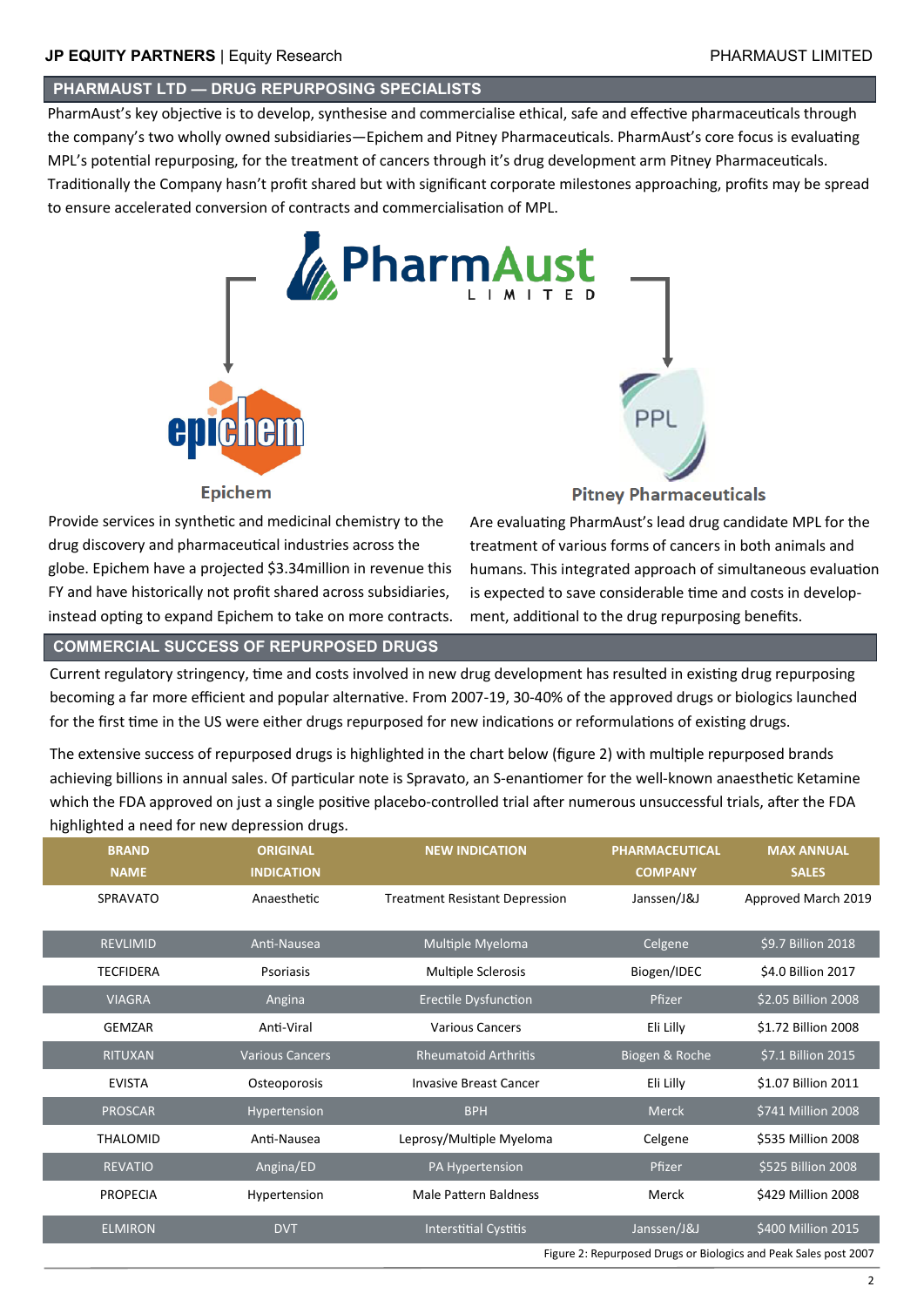#### **MONEPANTEL — A SIGNIFICANT VALUE PROPOSITION**

#### **Current Solid Tumor Treatments—Preserving The Immune System**

Chemotherapy kills cancer cells, however unfortunately it also targets normal cells by stopping any growth whatsoever. As such, it is considered a highly toxic treatment that harms the body's immune system which has significant side-effects. The mTOR inhibitors Afinitor and Rapamune (Rapalogues) are also considered immunosuppressants, meaning the body cannot remain on these therapies for extended periods of time without the immune system substantially suffering.

Monepantel MPL was developed by Novartis Animal Health (Now owned by Elanco), under the name Zolvix as an anti-parasitic in the livestock industry. It inhibits the mTOR pathway, a known driver of cancer growth, effectively acting to suffocating cancer whilst preserving the body's healthy cells. Extensive clinical data from Elanco show MPL to be safe and extremely non-toxic, allowing the ability to increase dosage significantly to target cancer, without major side-effects.



Figure 3: Monepantel —Developed by Novartis Animal Health (Elanco)

#### **Progression Free Cancer Survival**

PharmAust initially identified MPL as a frontline therapy for cancer, then proceeded to explore it in conjunction with chemotherapy. Successful results from clinical trials and low toxicity have shown MPL therapy to be a viable stand-alone end-point therapy, where patients can live with the stable disease in solid tumors, progression free as an alternative to Chemotherapy (~\$47billion pa industry) and its harmful side effects.



Figure 4: Healthy Beagle Puppy

#### **Reformulation**

#### **Cancer In Dogs**

Dogs typically suffer from majority of the same cancers as humans with very similar gene systems. The Company's dual development strategy for MPL's use in animals and humans is quite strategic in that the company wish to translate cancer treatment from pet dogs to humans (normally done in reverse). This results in significantly lower requirements for preclinical or pilot human safety trials, in addition to the already reduced costs and time of taking a repurposed drug through the development process as opposed to developing a new drug.

The only major setback through PharmAust's repurposing has been the unpalatability of the liquid MPL, Zolvix as both humans, and dogs rejected/regurgitated the drug used in clinical trials. This resulted in the Company having to reformulate the drug into a new palatable tablet form for further canine trials. This reformulation occupied the majority of 2018 but was extremely successful in the micronization of MPL by BRI Pharmaceuticals. They were also successful in the original goals of increased dosing and eliminating the bad taste of the original formula with recent Phase II trial participants reporting no issues with the new palatable tablets.

#### **MPL + Metabolite Increased Effectiveness**

In January 2019 researchers at the Olivia Newton-John Cancer Research Institute demonstrated monepantel's major metabolite retains anti-cancer activity similar to monepantel. The MPL metabolite showed relatively little effect upon healthy non-cancer cells and essentially acts as a "double kick" in killing cancer cells along side MPL.



Figure 5: Laboratory Drug Development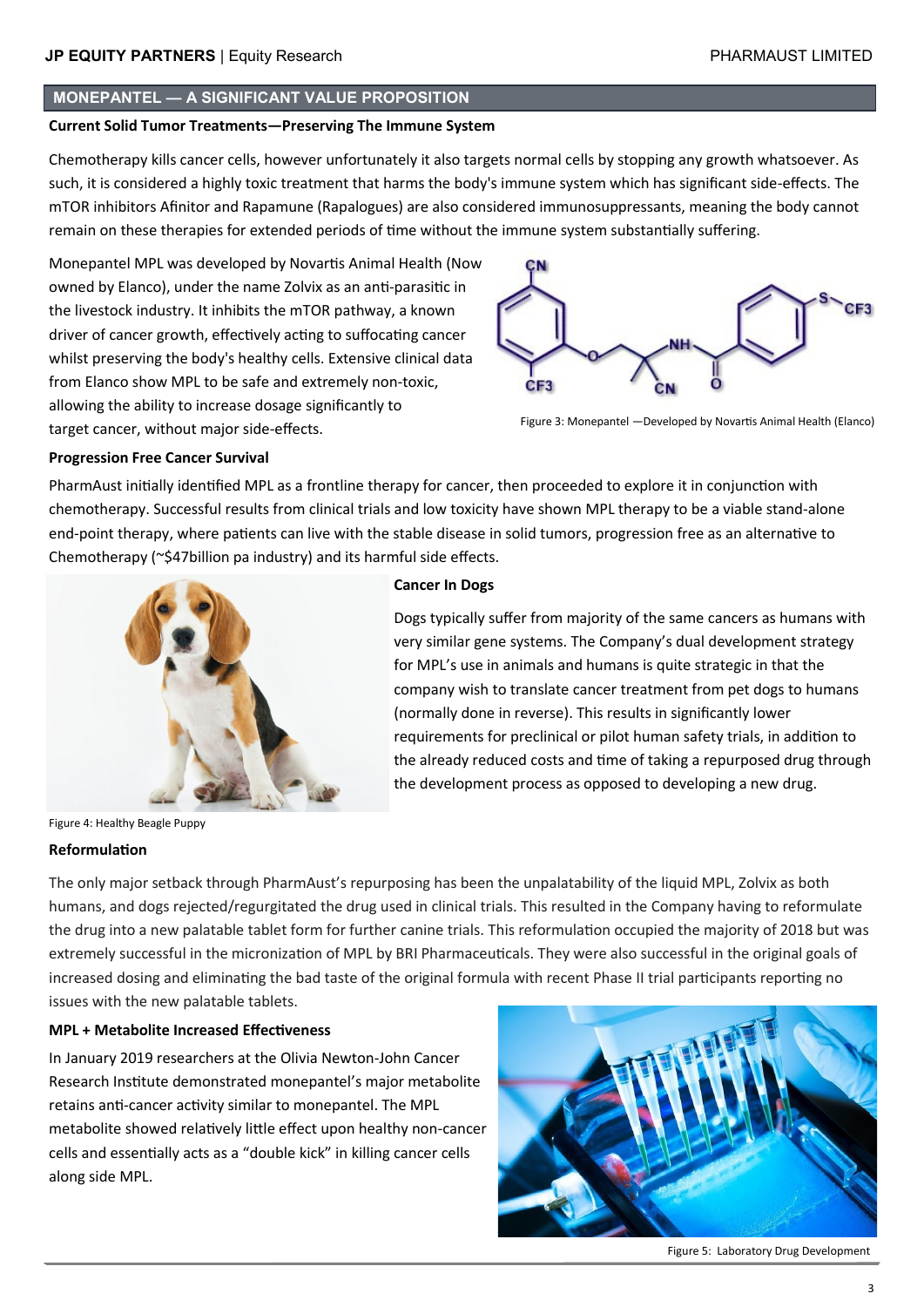#### **MONEPANTEL — ADDRESSABLE CANCER MARKET**

#### **Monepantel Therapy Recurring Revenue**

MPL acts as a cancer suppressor with the potential to be taken for long periods of time at high doses to stop cancer progression. This is owing to its high safety and non-toxicity, essentially creating a therapeutic drug unlike any currently available, which can potentially be taken continuously, resulting in recurring sales to the licencee. If commercialised it is likely this drug would be priced at a premium, in line with other cancer therapies.

#### **Companion Pet Health Market**

1-in-4 dogs die of cancer, with an ageing Australian population and an increasing middle class, our companion pets are likely to be the driving veterinary expenditure increases. A 2018 report by Market Research Future predicted the companion animal segment of the animal health market is growing continuously and is expected to grow at a 9.6% CAGR during 2017–2023, reaching US\$20 billion in 2023.

Improved surgical, therapeutic, and medical capabilities for companion animals will likely lead to increased lifeexpectancy in pets accordingly. Dogs are among the most popular pets, followed by cats. In 2017 there were a total of 60.2 million pets in US households alone.

#### **Pet Drug Market**

The pet drug market was estimated at ~\$10.2billion in 2018, with the willingness of owners to pay for treatment increasing to a threshold of \$5,500 per companion pet. The US market is experiencing these effects and the animal health industry has witnessed considerably high-value mergers and acquisitions between major industry players. Including PharmAust option partner Elanco's \$7.6 billion merger with Bayer.

#### **Human Oncology Market**

If PharmAust's MPL repurposing is to capture even a small market share of the existing cancer therapy market, it is in for a significant re-rating in valuation.

MPL is currently aiming to be a superior alternative to chemotherapy treatment in cancer which stand alone is a ~\$47billion per annum industry.

#### **Solid Tumor Market**

The broader solid tumour applications of MPL as a cancer therapy drug could see PharmAust carve out a slice of the global treatment market, valued at US\$121.3billion in 2018. Expected to reach US\$ 424.6billion by 2027, expanding at a CAGR of 15.0% from 2019 to 2027.

### **ELANCO PARTNERSHIP — GLOBAL LICENCING OPTION**

#### **Elance Option Agreement**

In April 2018, PharmAust signed an option agreement with Elanco to develop MPL in dog cancers. Under the terms of the agreement, Elanco have supplied the Good Manufacturing Process GMP grade MPL, for use in the recent dog cancer trials. PharmAust has granted Elanco an option ("the Elanco Option") to negotiate for an exclusive, worldwide royalty bearing commercial licence to use PharmAust's intellectual property in the field of treatment of cancer in animals. PharmAust have managed the successful clinical trials of monepantel in dogs diagnosed Lymphoma B cancer.

#### **Licensing Deal**

Phase II results are set to be sent to Elanco, with an exercise of the option resulting in a negotiation period no longer than six months to agree to the terms of the license agreement, including commercial payments to PharmAust. A licensing deal typically involves an upfront cash payment, plus remuneration of costs spent on developing drug which is ~\$15- \$20m, as well as a 10-12% royalty on sales of the drug and adittional milestone payments. Such a deal would mark a significant commercial outcome for PharmAust and see them fully funded for all foreseeable future activities.

#### **The "Blue Sky" Human Market**

A commercial outcome for veterinary applications would allow PharmAust to refocus on development for the much larger human market.

Should Elanco not proceed to exercise the option PharmAust will be free to seek alternative commercialisation partners.

#### **Resulting Supply Scale-up**

The agreement provides a twofold benefit to PharmAust in securing a stable supply of GMP-grade MPL that provides a scale-up opportunity ahead of dog cancer trials as well as build the relationship with a potential commercial partner.

The extensive 2019 clinical trials through the option agreement terms saw 2,000 tablets delivered in February for Phase I trials and ~15,000 tablets arriving ahead of pivotal phase II clinical trial, progressing to the commercialisation of the drug. These tablets are of GMP protocol, showing high repeatability and +12 month shelf life.



Figure 6: Elanco Logo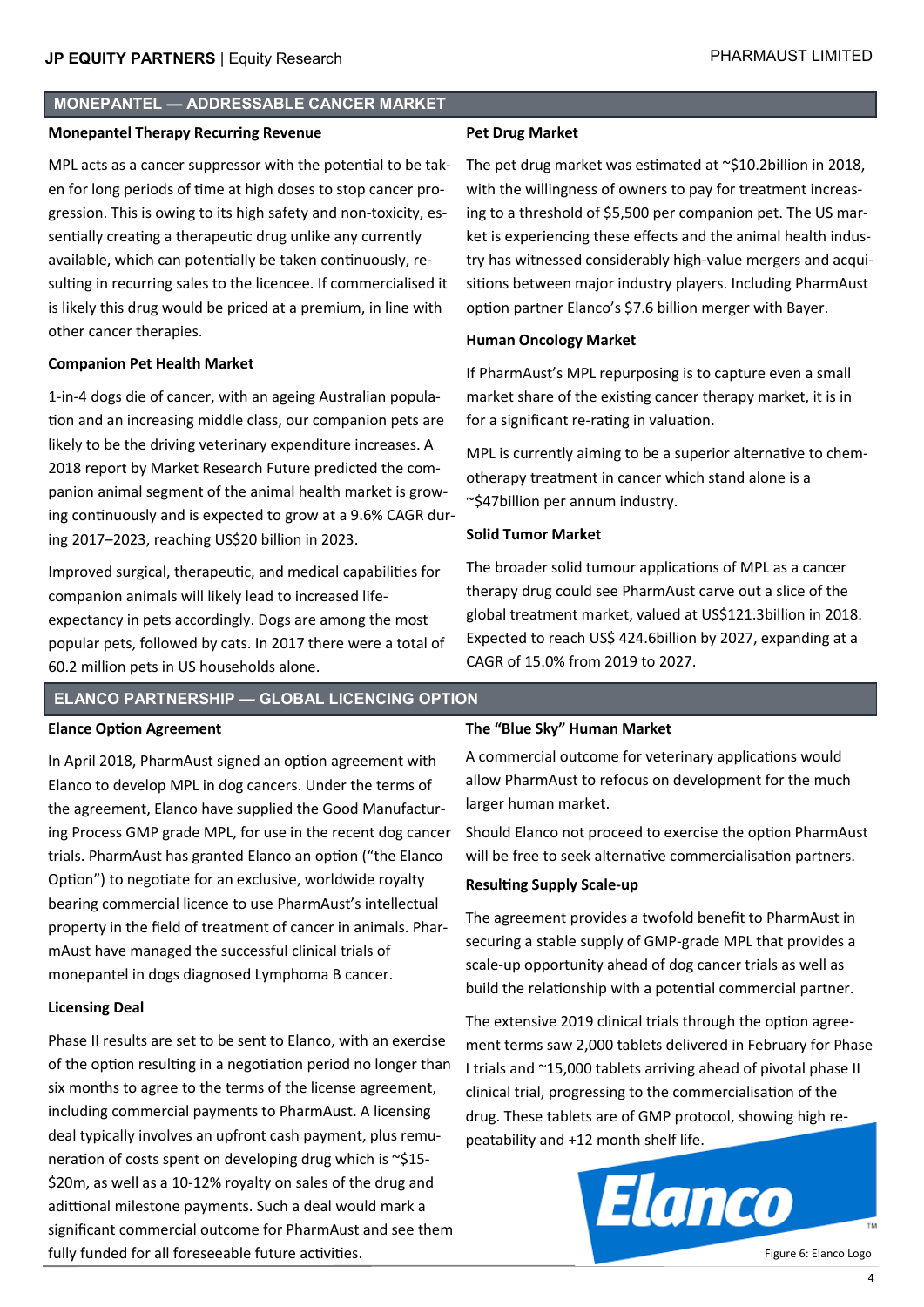#### **PATENTS, PROTECTION AND CORNERING MPL THERAPY MARKET**

#### **Extensive Suite of MPL/mTOR Patents**

PharmAust has maintained an active program of patenting MPL for cancer, as well as for other diseases and disorders reliant on mTOR pathway and also for MPL analogues for which the potency may be greater or more selective. Protection of the companies intellectual property IP is vital, with MPL coming off patent in 2024. A broad range of patent protection surrounding MPL, provides a growth opportunity for PharmAust into future non-cancer indications.

#### **Market Competitors**

PharmAust has taken all the necessary precautions and registered patent protections available. Therefore, should a larger competitor want to enter this market using MPL or its analogues, they would need to enter into a deal with PharmAust.

#### **DUAL CLINICAL TRIAL DEVELOPMENT**

PharmAust has a dual clinical development strategy for veterinary and human cancers as developing new cancer treatments from pet dogs to humans offers 3 strategic benefits. It is highly predictive, lowers risk of failure, and provides highquality preclinical data. Many studies validate the use of dog models in studying cancer biology. Studies have shown that cancers in dogs show the same interplay of genetics, age, and environmental exposures as in humans, and that these similarities. Additionally brain cancer cells in mice that were resistant to temozolamide were reduced by MPL in preclinical trials, indicating its potential to be used in patients resistant to chemotherapy.

#### **Early Phase Clinical Trials**

Early phase trials indicated MPL's superiority in toxicity compared with most competitors mTOR inhibitor treatments including Pfizer and Novartis already marketed drugs.

#### **Successful Phase II Canine Clinical Trial**

The recently completed Monepantel phase II canine tablet trial delivered successful anti-cancer outcomes with 5/6 dogs showing stable non progression of the trial target cancer lesions, a viable end point in cancer treatment with 100% of patients surviving, this achieved a meaningful trend. Unexpectedly 1 of the dogs also showed the complete disappearance of one cancer lesion and a 60% total decrease in cancer burden during just 14 days of monepantel tablet treatment. These results clearly display the efficacy of monepantel as an anticancer drug. Results will be presented to Elanco US Inc and provide Elanco with the opportunity to activate their 6 month exclusive option over the licensing of MPL.

#### **Supply Chain**

The MPL compound is owned by Elanco, with composition-of matter patent protection out to 2024. Elanco has a first right of refusal option to use of the compound for the treatment of canine cancers. If Elanco does not take up the option, then PharmAust would require a license from Elanco to commercialise the drug independently or through another partner. However a strong relationship through the option agreement and regular collaboration should abate the potential risk.

#### **'First In Man' Trial**

MPL showed preclinical activity in ovarian, pancreatic and colorectal cancers as a monotherapy (stand-alone therapy) in mice xenografts. Based on these preclinical results, the company evaluated the anti-cancer activity of MPL in a Phase I 'first in man' trial.

This was a Phase I dose evaluation study, carried out at Royal Adelaide Hospital (RAH) in patients with solid tumours.

**"6 from 6 of the human participants displayed reduction in p70S6k marker (mTOR pathway) and 4 of 5 patients showing a reduction in p-4E-BP1, whilst reporting better safety profiles than other anti-cancer drugs."**

**Early Phase 1 Human Clinical Trial—Royal Adelaide Hospital**



Figure 7: Drug Sythesising Graphic—PharmAust website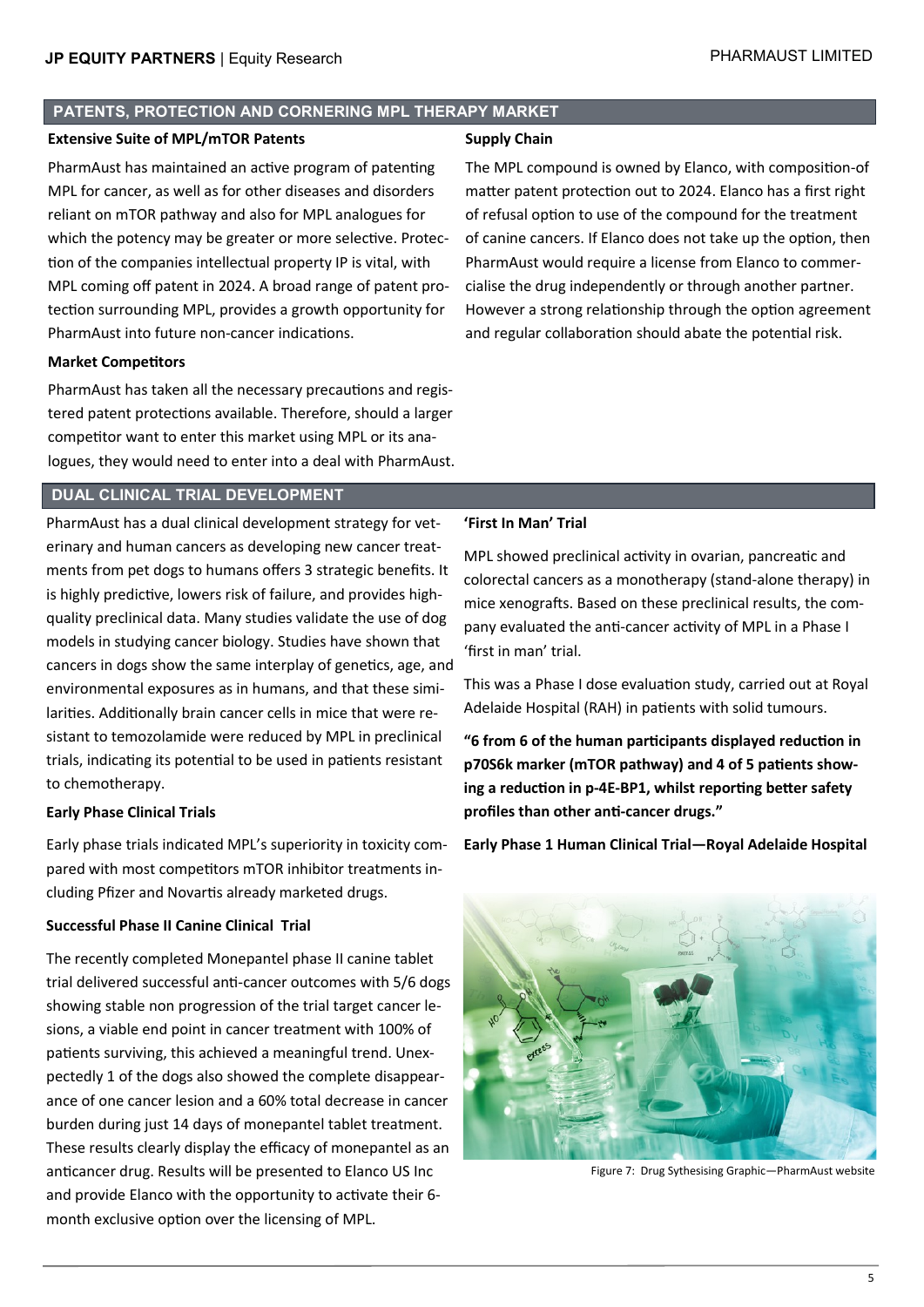#### **EPICHEM — WORLD CLASS CHEMSTRY PROVIDER**

Epichem is a wholly owned subsidiary of PharmAust Limited, they provide services in synthetic and medicinal chemistry to the drug discovery and pharmaceutical industries. The Company is ISO accredited from NATA (The National Association of Testing Authorities, Australia), an internationally recognised standard of expertise which is matched by their new state-of-the-art equipped Bentley laboratory which has provided services to 35 countries worldwide for over 16 years.

#### **Epichem Highlights Include:**

- A profitable business with ~\$3.34million in revenues projected for FY '19/20.
- 7 New Distribution partners recently appointed across the US, EU and Aus.
- Collaboration with not-for-profit Drugs for Neglected Disease initiative (DNDi) as part of a consortium to find a cure for Chagas Disease.
- New facility developed due to over demand for services and contract restrictions at previous facility.
- Recent expansion of its laboratory space by ~50% in May 2018 in order to accommodate expanding partnerships.
- Epichem export to 33 countries worldwide with potential to become one of a select group of providers globally.
- Significant R&D tax incentive refunds with \$700k refunded January 2020.

An increasing inclination of major pharma companies toward outsourcing activities related to clinical trials and increasing R&D expenditure is expected to boost demand for Epichem's services. This presents a unique opportunity for Epichem to become a controlling supplier of chemistry services in the Australasia region and one of only a few controlling accredited suppliers globally.



**UPCOMING CATALYSTS**

- **TRIAL RESULTS AND COMMERCIALISATION PAPER SUBMIT TO ELANCO**
- **MONEPANTEL COVID-19 PRELIMINARY DATA SUMMARY DUE MAY**
- **ELANCO 6-MONTH OPTION AGREEMENT ON GLOBAL LICENSING**
- **FURTHER ADVANCED CLINICAL TRIALS FOR MPL IN HUMANS**
- **PIPELINE OF FUTURE DRUG DEVELOPMENT FOR NON ONCOLOGY APPLICA-TIONS WITH MPL-LIKE MOLECULES**

#### **KEY MANAGEMENT**

#### **Dr Roger Aston**

#### **Executive Chairman**

- Dr Aston has extensive experience on boards and as CEO & Chairman of many private and publically listed biotechnology companies
- He has +30 years experience in the pharmaceutical and healthcare industries

#### **Robert Bishop**

#### **Executive Director**

- and equity capital markets. • Mr Bishop has +30 years experience in corporate finance
- Experience as a Lawyer and an investment banker.

#### **Sam Wright**

#### **Director and Co-Sec**

- Mr Wright has +20 years experience in biotech and healthcare.
- Extensive experience in public company responsibilities, including ASX and ASIC compliance, corporate governance, statutory financial

#### **Neville Bassett**

#### **Non-Executive Director**

- Mr Bassett is a CA with a Member of the Order of Australia (AM).
- 35 years working in accounting, finance and stockbroking.

#### **Dr Richard Mollard**

#### **Chief Scientific Officer**

- Dr Mollard has +20 years experience in biotech and pharmaceuticals.
- Extensive national and international experience.

#### **Colin La Galia**

#### **CEO of Epichem**

- Mr La Galia has +25 years of pharmaceuticals/healthcare senior executive experience.
- Colin has also held senior leadership roles with several healthcare majors.